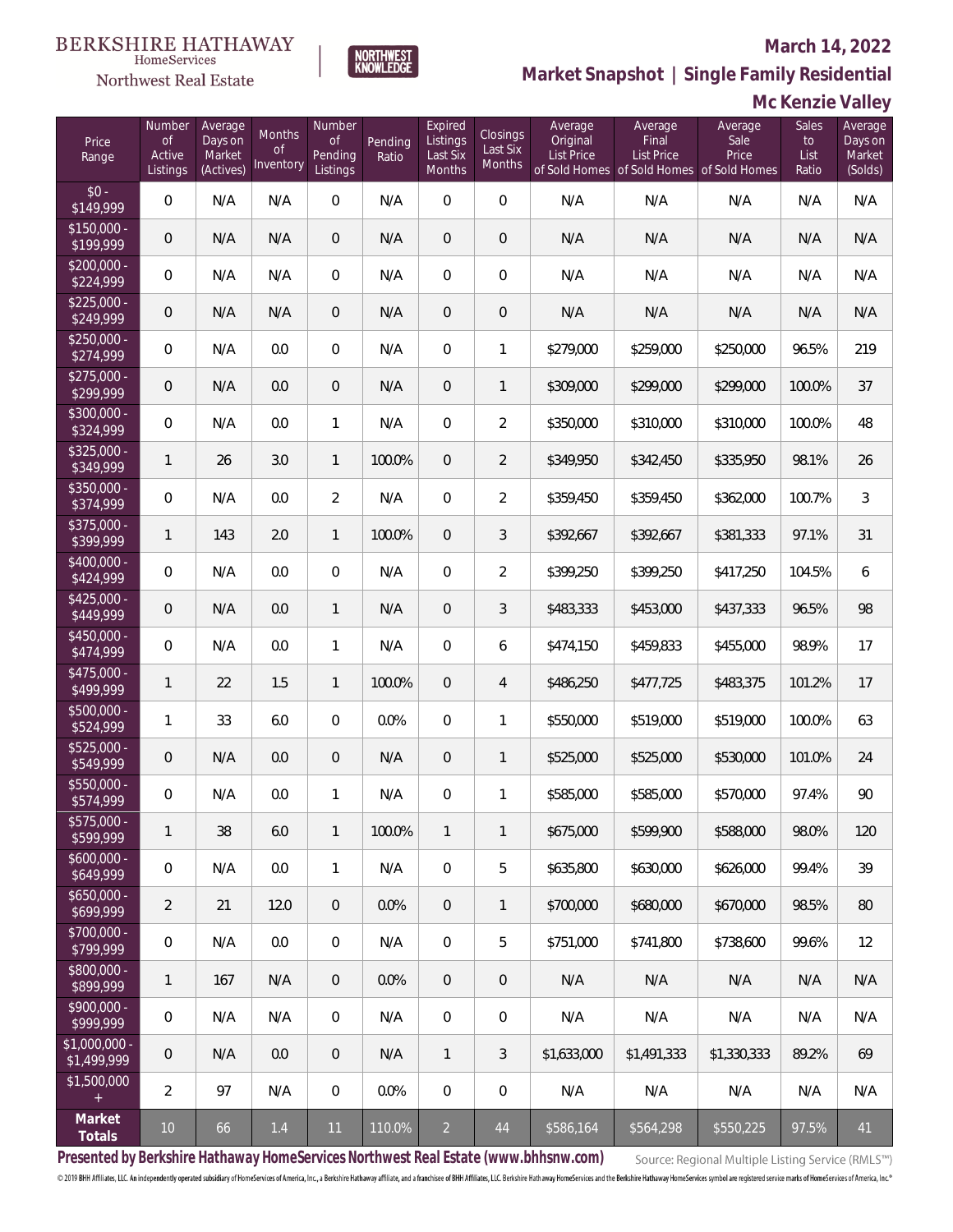# $\begin{array}{llll} \texttt{BERKSHIRE} \texttt{ HATHAWAY} \\ \texttt{\tiny HomeServices} \end{array}$

### Northwest Real Estate

### **March 14, 2022**



**Pleasant Hill / Oakridge Market Snapshot | Single Family Residential**

| Price<br>Range               | Number<br>$\circ$ f<br>Active<br>Listings | Average<br>Days on<br>Market<br>(Actives) | Months<br><b>of</b><br>Inventory | Number<br><b>of</b><br>Pending<br>Listings | Pending<br>Ratio | Expired<br>Listings<br>Last Six<br>Months | <b>Closings</b><br>Last Six<br>Months | Average<br>Original<br>List Price | Average<br>Final<br>List Price<br>of Sold Homes of Sold Homes of Sold Homes | Average<br>Sale<br>Price | <b>Sales</b><br>to<br>List<br>Ratio | Average<br>Days on<br>Market<br>(Solds) |
|------------------------------|-------------------------------------------|-------------------------------------------|----------------------------------|--------------------------------------------|------------------|-------------------------------------------|---------------------------------------|-----------------------------------|-----------------------------------------------------------------------------|--------------------------|-------------------------------------|-----------------------------------------|
| $$0 -$<br>\$149,999          | $\mathbf 0$                               | N/A                                       | 0.0                              | 1                                          | N/A              | $\mathbf{1}$                              | $\overline{4}$                        | \$135,600                         | \$110,000                                                                   | \$100,950                | 91.8%                               | 107                                     |
| $$150,000 -$<br>\$199,999    | $\mathbf 0$                               | N/A                                       | 0.0                              | $\mathbf{1}$                               | N/A              | $\mathbf{1}$                              | 6                                     | \$194,650                         | \$189,650                                                                   | \$179,867                | 94.8%                               | 53                                      |
| $$200,000 -$<br>\$224,999    | $\mathbf{1}$                              | 10                                        | 2.0                              | 1                                          | 100.0%           | $\overline{0}$                            | 3                                     | \$222,667                         | \$219,300                                                                   | \$214,333                | 97.7%                               | 57                                      |
| $$225,000 -$<br>\$249,999    | $\mathbf 0$                               | N/A                                       | 0.0                              | $\overline{4}$                             | N/A              | $\overline{0}$                            | 3                                     | \$237,667                         | \$236,000                                                                   | \$238,667                | 101.1%                              | 16                                      |
| $$250,000 -$<br>\$274,999    | $\mathbf{0}$                              | N/A                                       | 0.0                              | 1                                          | N/A              | $\mathbf{1}$                              | 9                                     | \$251,989                         | \$250,878                                                                   | \$255,500                | 101.8%                              | 20                                      |
| $$275,000 -$<br>\$299,999    | $\overline{2}$                            | 171                                       | 2.4                              | 5                                          | 250.0%           | $\mathbf 0$                               | 5                                     | \$277,760                         | \$276,560                                                                   | \$282,420                | 102.1%                              | 20                                      |
| \$300,000 -<br>\$324,999     | $\mathbf{1}$                              | 98                                        | 0.8                              | $\overline{2}$                             | 200.0%           | $\mathbf{1}$                              | 8                                     | \$307,125                         | \$304,625                                                                   | \$306,625                | 100.7%                              | 30                                      |
| $$325,000 -$<br>\$349,999    | $\overline{2}$                            | 8                                         | 1.3                              | $\overline{2}$                             | 100.0%           | $\mathbf{1}$                              | 9                                     | \$340,322                         | \$339,656                                                                   | \$332,667                | 97.9%                               | 20                                      |
| $$350,000 -$<br>\$374,999    | $\mathfrak{Z}$                            | 94                                        | 6.0                              | $\overline{2}$                             | 66.7%            | $\Omega$                                  | 3                                     | \$335,000                         | \$334,967                                                                   | \$351,667                | 105.0%                              | 13                                      |
| $$375,000 -$<br>\$399,999    | $\overline{2}$                            | $7\overline{ }$                           | 4.0                              | $\overline{0}$                             | 0.0%             | $\overline{2}$                            | 3                                     | \$406,667                         | \$393,300                                                                   | \$379,967                | 96.6%                               | 39                                      |
| \$400,000 -<br>\$424,999     | $\mathbf{1}$                              | 52                                        | 1.2                              | 3                                          | 300.0%           | $\mathbf{1}$                              | 5                                     | \$423,598                         | \$413,198                                                                   | \$410,598                | 99.4%                               | 33                                      |
| $$425,000 -$<br>\$449,999    | $\mathbf{0}$                              | N/A                                       | 0.0                              | 5                                          | N/A              | $\overline{0}$                            | $\overline{4}$                        | \$448,854                         | \$442,221                                                                   | \$430,546                | 97.4%                               | 27                                      |
| \$450,000 -<br>\$474,999     | 3                                         | 62                                        | N/A                              | 3                                          | 100.0%           | $\overline{0}$                            | $\overline{0}$                        | N/A                               | N/A                                                                         | N/A                      | N/A                                 | N/A                                     |
| $$475,000 -$<br>\$499,999    | $\overline{2}$                            | 91                                        | 2.0                              | 3                                          | 150.0%           | $\overline{2}$                            | 6                                     | \$479,761                         | \$479,523                                                                   | \$488,373                | 101.8%                              | 36                                      |
| \$500,000 -<br>\$524,999     | $\overline{0}$                            | N/A                                       | N/A                              | $\mathbf{0}$                               | N/A              | $\overline{0}$                            | $\overline{0}$                        | N/A                               | N/A                                                                         | N/A                      | N/A                                 | N/A                                     |
| $$525,000 -$<br>\$549,999    | $\mathbf{1}$                              | 11                                        | 2.0                              | 3                                          | 300.0%           | $\mathbf{0}$                              | 3                                     | \$554,650                         | \$537,983                                                                   | \$537,983                | 100.0%                              | 19                                      |
| $$550,000 -$<br>\$574,999    | $\overline{0}$                            | N/A                                       | 0.0                              | $\mathbf{0}$                               | N/A              | $\mathbf{0}$                              | 3                                     | \$534,967                         | \$534,967                                                                   | \$565,667                | 105.7%                              | $\overline{4}$                          |
| \$575,000 -<br>\$599,999     | 3                                         | 45                                        | 18.0                             | $\theta$                                   | 0.0%             | $\mathbf{1}$                              | $\mathbf{1}$                          | \$595,000                         | \$595,000                                                                   | \$595,000                | 100.0%                              | 6                                       |
| $$600,000 -$<br>\$649,999    | $\mathbf 0$                               | N/A                                       | 0.0                              | 1                                          | N/A              | $\mathbf 0$                               | 5                                     | \$637,000                         | \$635,000                                                                   | \$618,200                | 97.4%                               | 46                                      |
| $$650,000 -$<br>\$699,999    | $\mathbf{0}$                              | N/A                                       | 0.0                              | $\overline{2}$                             | N/A              | 1                                         | 3                                     | \$611,667                         | \$611,667                                                                   | \$666,000                | 108.9%                              | $\overline{4}$                          |
| \$700,000 -<br>\$799,999     | $\mathbf{0}$                              | N/A                                       | 0.0                              | $\overline{2}$                             | N/A              | 1                                         | 2                                     | \$807,500                         | \$737,500                                                                   | \$746,250                | 101.2%                              | 98                                      |
| \$800,000 -<br>\$899,999     | $\mathbf{0}$                              | N/A                                       | 0.0                              | $\mathbf{1}$                               | N/A              | $\mathbf 0$                               | 3                                     | \$847,967                         | \$847,967                                                                   | \$827,000                | 97.5%                               | 59                                      |
| \$900,000 -<br>\$999,999     | $\mathbf 0$                               | N/A                                       | 0.0                              | 1                                          | N/A              | $\mathbf 0$                               | 3                                     | \$1,125,000                       | \$1,008,333                                                                 | \$944,667                | 93.7%                               | 52                                      |
| \$1,000,000 -<br>\$1,499,999 | $\overline{2}$                            | 255                                       | 1.7                              | $\mathbf{1}$                               | 50.0%            | 1                                         | $\overline{7}$                        | \$1,284,857                       | \$1,204,571                                                                 | \$1,161,071              | 96.4%                               | 77                                      |
| \$1,500,000<br>$^{+}$        | $\overline{2}$                            | 104                                       | N/A                              | $\mathbf 0$                                | 0.0%             | $\mathbb O$                               | $\mathbf 0$                           | N/A                               | N/A                                                                         | N/A                      | N/A                                 | N/A                                     |
| Market<br>Totals             | 25                                        | 82                                        | $1.5$                            | 44                                         | 176.0%           | 14                                        | 98                                    | \$476,496                         | \$461,989                                                                   | \$457,458                | 99.0%                               | 38                                      |

**Presented by Berkshire Hathaway HomeServices Northwest Real Estate (www.bhhsnw.com)**

Source: Regional Multiple Listing Service (RMLS™)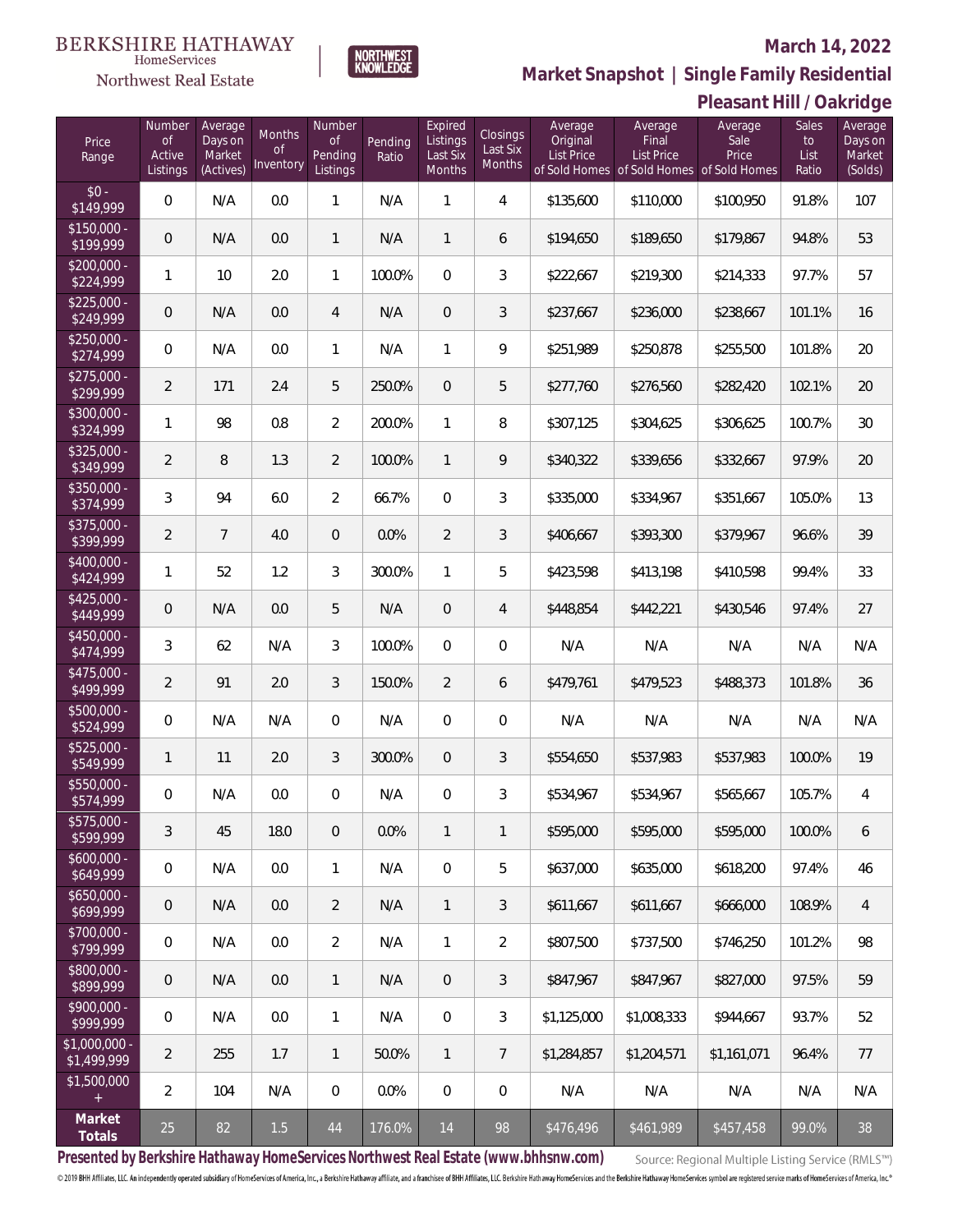# $\begin{matrix} \texttt{BERKSHIRE\ HATHAWAY}\footnotesize\texttt{Hom}\texttt{S} \texttt{e} \texttt{V} \texttt{R} \texttt{G} \texttt{P} \texttt{G} \texttt{P} \texttt{G} \texttt{P} \texttt{G} \texttt{P} \texttt{G} \texttt{P} \texttt{G} \texttt{P} \texttt{G} \texttt{P} \texttt{G} \texttt{P} \texttt{G} \texttt{P} \texttt{G} \texttt{P} \texttt{G} \texttt{P} \texttt{G} \texttt{P} \texttt{G} \texttt{P} \texttt{G} \texttt{P} \$

### Northwest Real Estate

#### **March 14, 2022**



|                               |                                           |                                           |                                  |                                     |                  |                                           |                                       |                                          |                                                                                    | OUGHT LUTTU FT UPUL LIUJ |                              |                                         |
|-------------------------------|-------------------------------------------|-------------------------------------------|----------------------------------|-------------------------------------|------------------|-------------------------------------------|---------------------------------------|------------------------------------------|------------------------------------------------------------------------------------|--------------------------|------------------------------|-----------------------------------------|
| Price<br>Range                | Number<br><b>of</b><br>Active<br>Listings | Average<br>Days on<br>Market<br>(Actives) | Months<br><b>of</b><br>Inventory | Number<br>of<br>Pending<br>Listings | Pending<br>Ratio | Expired<br>Listings<br>Last Six<br>Months | Closings<br>Last Six<br><b>Months</b> | Average<br>Original<br><b>List Price</b> | Average<br>Final<br><b>List Price</b><br>of Sold Homes of Sold Homes of Sold Homes | Average<br>Sale<br>Price | Sales<br>to<br>List<br>Ratio | Average<br>Days on<br>Market<br>(Solds) |
| $$0 -$<br>$\sqrt{$149,999}$   | 0                                         | N/A                                       | 0.0                              | 0                                   | N/A              | $\mathbf 0$                               | $\overline{2}$                        | \$135,950                                | \$135,950                                                                          | \$120,050                | 88.3%                        | 35                                      |
| $$150,000 -$<br>3199,999      | $\mathsf{O}\xspace$                       | N/A                                       | 0.0                              | 1                                   | N/A              | $\mathbf{1}$                              | $\overline{a}$                        | \$142,500                                | \$142,500                                                                          | \$157,500                | 110.5%                       | $\overline{2}$                          |
| $$200,000 -$<br>\$224,999     | 0                                         | N/A                                       | 0.0                              | 1                                   | N/A              | 0                                         | $\overline{2}$                        | \$199,900                                | \$199,900                                                                          | \$211,750                | 105.9%                       | 28                                      |
| $$225,000 -$<br>\$249,999     | $\mathbf 0$                               | N/A                                       | 0.0                              | 1                                   | N/A              | $\overline{2}$                            | $\mathfrak{Z}$                        | \$258,600                                | \$235,300                                                                          | \$236,167                | 100.4%                       | 96                                      |
| $$250,000 -$<br>\$274,999     | $\mathbf{1}$                              | 214                                       | 1.5                              | $\overline{2}$                      | 200.0%           | 0                                         | 4                                     | \$239,975                                | \$238,750                                                                          | \$259,200                | 108.6%                       | 14                                      |
| $$275,000 -$<br>\$299,999     | 0                                         | N/A                                       | 0.0                              | 3                                   | N/A              | $\mathbf{1}$                              | 10                                    | \$295,940                                | \$289,930                                                                          | \$290,930                | 100.3%                       | 24                                      |
| $$300,000 -$<br>\$324,999     | $\mathbf{1}$                              | 115                                       | 0.5                              | 3                                   | 300.0%           | $\overline{2}$                            | 13                                    | \$311,860                                | \$308,713                                                                          | \$311,462                | 100.9%                       | 18                                      |
| $$325,000 -$<br>\$349,999     | $\mathbf 0$                               | N/A                                       | 0.0                              | 4                                   | N/A              | $\mathbf 0$                               | 27                                    | \$329,026                                | \$328,763                                                                          | \$338,407                | 102.9%                       | 15                                      |
| \$350,000 -<br>\$374,999      | 1                                         | 25                                        | 0.2                              | $\overline{2}$                      | 200.0%           | 0                                         | 32                                    | \$359,389                                | \$356,508                                                                          | \$360,041                | 101.0%                       | 15                                      |
| $$375,000 -$<br>\$399,999     | $\overline{2}$                            | 78                                        | 0.5                              | 8                                   | 400.0%           | $\overline{2}$                            | 25                                    | \$387,432                                | \$382,228                                                                          | \$385,320                | 100.8%                       | 25                                      |
| $$400,000 -$<br>\$424,999     | 1                                         | 28                                        | 0.5                              | 5                                   | 500.0%           | $\overline{2}$                            | 11                                    | \$396,064                                | \$393,327                                                                          | \$406,565                | 103.4%                       | 16                                      |
| $$425,000 -$<br>\$449,999     | $\overline{2}$                            | 26                                        | 0.9                              | 5                                   | 250.0%           | $\mathbf{1}$                              | 14                                    | \$436,014                                | \$430,936                                                                          | \$433,050                | 100.5%                       | 29                                      |
| $$450,000 -$<br>\$474,999     | 1                                         | 4                                         | 0.5                              | 5                                   | 500.0%           | $\overline{0}$                            | 11                                    | \$479,336                                | \$458,345                                                                          | \$456,127                | 99.5%                        | 33                                      |
| $$475,000 -$<br>\$499,999     | $\mathbf 0$                               | N/A                                       | 0.0                              | $\mathbf{1}$                        | N/A              | $\mathbf{1}$                              | 13                                    | \$483,585                                | \$482,431                                                                          | \$485,254                | 100.6%                       | 33                                      |
| $500,000 -$<br>\$524,999      | 0                                         | N/A                                       | 0.0                              | 0                                   | N/A              | $\boldsymbol{0}$                          | 4                                     | \$536,000                                | \$511,000                                                                          | \$507,750                | 99.4%                        | 83                                      |
| $$525,000 -$<br>\$549,999     | 1                                         | 3                                         | 0.9                              | $\overline{2}$                      | 200.0%           | $\mathbf{1}$                              | $\overline{7}$                        | \$551,686                                | \$542,686                                                                          | \$534,471                | 98.5%                        | 31                                      |
| \$550,000 -<br>\$574,999      | $\mathbf 0$                               | N/A                                       | 0.0                              | 1                                   | N/A              | 0                                         | $\overline{7}$                        | \$566,971                                | \$558,843                                                                          | \$561,986                | 100.6%                       | 10                                      |
| $$575,000 -$<br>\$599,999     | $\mathbf 0$                               | N/A                                       | 0.0                              | $\mathbf{1}$                        | N/A              | $\overline{2}$                            | $\mathbf{1}$                          | \$585,000                                | \$585,000                                                                          | \$585,000                | 100.0%                       | 8                                       |
| $$600,000 -$<br>\$649,999     | 0                                         | N/A                                       | 0.0                              | $\overline{2}$                      | N/A              | $\mathbf 0$                               | 6                                     | \$621,317                                | \$621,317                                                                          | \$614,500                | 98.9%                        | 8                                       |
| $$650,000 -$<br>\$699,999     | $\mathsf{O}\xspace$                       | N/A                                       | 0.0                              | $\mathbf{1}$                        | N/A              | $\mathbf{1}$                              | 3                                     | \$723,300                                | \$714.967                                                                          | \$671,667                | 93.9%                        | 83                                      |
| \$700,000 -<br>\$799,999      | $\overline{2}$                            | 39                                        | 1.2                              | $\overline{2}$                      | 100.0%           | $\overline{0}$                            | 10                                    | \$789,529                                | \$746,160                                                                          | \$732,980                | 98.2%                        | 51                                      |
| \$800,000 -<br>\$899,999      | $\mathsf{O}\xspace$                       | N/A                                       | 0.0                              | $\overline{0}$                      | N/A              | $\overline{2}$                            | 9                                     | \$908,656                                | \$887,978                                                                          | \$860,878                | 96.9%                        | 66                                      |
| $$900.000 -$<br>\$999,999     | 3                                         | 19                                        | 9.0                              | $\overline{2}$                      | 66.7%            | $\mathbf{1}$                              | $\overline{2}$                        | \$960,000                                | \$960,000                                                                          | \$932,500                | 97.1%                        | 35                                      |
| $$1,000,000 -$<br>\$1,499,999 | 3                                         | 52                                        | 3.6                              | $\mathbf{1}$                        | 33.3%            | $\mathbf{1}$                              | 5                                     | \$1,144,480                              | \$1,125,480                                                                        | \$1,069,280              | 95.0%                        | 114                                     |
| \$1,500,000<br>$^{+}$         | $\overline{2}$                            | 257                                       | N/A                              | 3                                   | 150.0%           | $\mathbf{1}$                              | 0                                     | N/A                                      | N/A                                                                                | N/A                      | N/A                          | N/A                                     |
| Market<br>Totals              | $20\,$                                    | 70                                        | 0.5                              | 56                                  | 280.0%           | 21                                        | 223                                   | \$457,261                                | \$449,583                                                                          | \$448,953                | 99.9%                        | 29                                      |

NORTHWEST<br>KNOWLFDGF

**Presented by Berkshire Hathaway HomeServices Northwest Real Estate (www.bhhsnw.com)**

Source: Regional Multiple Listing Service (RMLS™)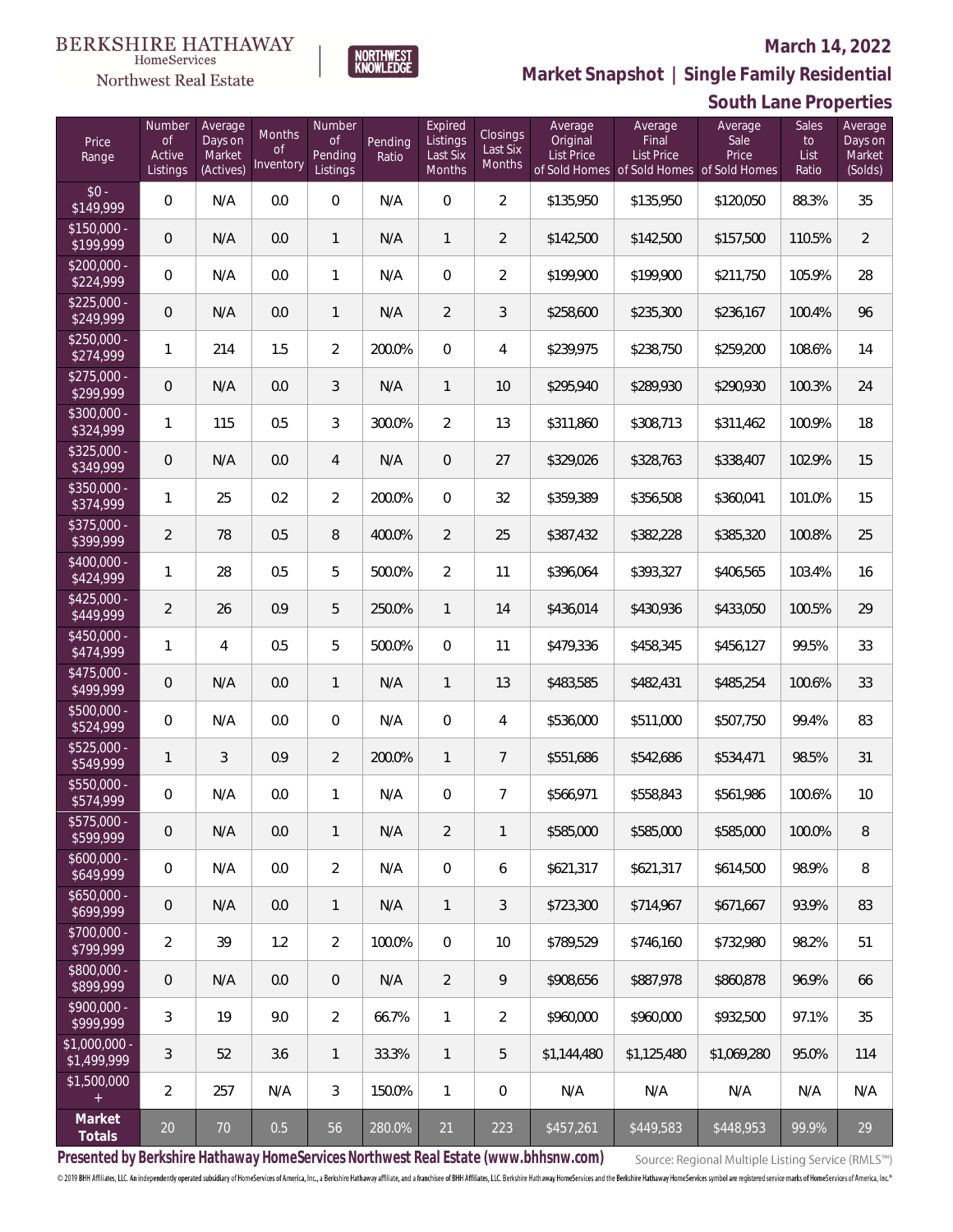#### **March 14, 2022**

**West Lane Properties**



**Market Snapshot | Single Family Residential**

#### BERKSHIRE HATHAWAY HomeServices Northwest Real Estate

| Price<br>Range                | Number<br><b>of</b><br>Active<br>Listings | Average<br>Days on<br>Market<br>(Actives) | <b>Months</b><br>Οf<br>Inventory | Number<br>0f<br>Pending<br>Listings | Pending<br>Ratio | Expired<br>Listings<br>Last Six<br>Months | Closings<br>Last Six<br><b>Months</b> | Average<br>Original<br><b>List Price</b> | Average<br>Final<br><b>List Price</b> | Average<br>Sale<br>Price<br>of Sold Homes of Sold Homes of Sold Homes | Sales<br>to<br>List<br>Ratio | Average<br>Days on<br>Market<br>(Solds) |
|-------------------------------|-------------------------------------------|-------------------------------------------|----------------------------------|-------------------------------------|------------------|-------------------------------------------|---------------------------------------|------------------------------------------|---------------------------------------|-----------------------------------------------------------------------|------------------------------|-----------------------------------------|
| $$0 -$<br>\$149,999           | $\mathbf 0$                               | N/A                                       | N/A                              | $\mathbf{1}$                        | N/A              | 0                                         | $\mathsf{O}\xspace$                   | N/A                                      | N/A                                   | N/A                                                                   | N/A                          | N/A                                     |
| $$150,000 -$<br>\$199,999     | $\overline{0}$                            | N/A                                       | N/A                              | $\mathbf 0$                         | N/A              | $\mathbf{1}$                              | $\mathsf{O}\xspace$                   | N/A                                      | N/A                                   | N/A                                                                   | N/A                          | N/A                                     |
| $$200,000 -$<br>\$224,999     | $\mathbf 0$                               | N/A                                       | 0.0                              | $\overline{0}$                      | N/A              | 0                                         | 1                                     | \$220,000                                | \$220,000                             | \$210,000                                                             | 95.5%                        | $\overline{2}$                          |
| $$225,000 -$<br>\$249,999     | 1                                         | 165                                       | $6.0\,$                          | $\mathbf 0$                         | 0.0%             | 0                                         | 1                                     | \$250,000                                | \$250,000                             | \$240,000                                                             | 96.0%                        | 48                                      |
| $$250,000 -$<br>\$274,999     | 1                                         | 305                                       | 2.0                              | $\overline{0}$                      | 0.0%             | 0                                         | 3                                     | \$263,333                                | \$258,333                             | \$267,667                                                             | 103.6%                       | 55                                      |
| $$275,000 -$<br>\$299,999     | $\overline{0}$                            | N/A                                       | 0.0                              | $\mathbf 0$                         | N/A              | 0                                         | $\overline{2}$                        | \$322,500                                | \$315,000                             | \$285,000                                                             | 90.5%                        | 51                                      |
| \$300,000 -<br>\$324,999      | $\overline{0}$                            | N/A                                       | $0.0\,$                          | $\overline{2}$                      | N/A              | 0                                         | 8                                     | \$309,625                                | \$307,750                             | \$313,125                                                             | 101.7%                       | $\overline{7}$                          |
| \$325,000 -<br>\$349,999      | $\overline{0}$                            | N/A                                       | $0.0\,$                          | $\overline{4}$                      | N/A              | 0                                         | 16                                    | \$333,338                                | \$332,400                             | \$337,650                                                             | 101.6%                       | 14                                      |
| \$350,000 -<br>\$374,999      | $\overline{0}$                            | N/A                                       | 0.0                              | $\mathbf 0$                         | N/A              | 1                                         | 5                                     | \$371,950                                | \$362,950                             | \$360,390                                                             | 99.3%                        | 30 <sup>°</sup>                         |
| $$375,000 -$<br>\$399,999     | $\overline{2}$                            | 34                                        | 0.8                              | 6                                   | 300.0%           | $\overline{2}$                            | 16                                    | \$386,231                                | \$381,231                             | \$385,988                                                             | 101.2%                       | 14                                      |
| \$400,000 -<br>\$424,999      | $\mathbf 0$                               | N/A                                       | 0.0                              | $\overline{2}$                      | N/A              | 0                                         | 10                                    | \$420,980                                | \$418,470                             | \$410,940                                                             | 98.2%                        | 26                                      |
| $$425,000 -$<br>\$449,999     | $\overline{0}$                            | N/A                                       | 0.0                              | 6                                   | N/A              | 0                                         | 8                                     | \$441,375                                | \$434,625                             | \$436,000                                                             | 100.3%                       | 28                                      |
| \$450,000 -<br>\$474,999      | $\overline{0}$                            | N/A                                       | 0.0                              | $\mathbf 0$                         | N/A              | 0                                         | 5                                     | \$463,000                                | \$457,000                             | \$456,500                                                             | 99.9%                        | 26                                      |
| \$475,000 -<br>\$499,999      | $\overline{0}$                            | N/A                                       | 0.0                              | $\overline{4}$                      | N/A              | 0                                         | $\overline{4}$                        | \$481,175                                | \$468,675                             | \$480,625                                                             | 102.5%                       | 9                                       |
| \$500,000 -<br>\$524,999      | $\overline{0}$                            | N/A                                       | 0.0                              | 1                                   | N/A              | 0                                         | 4                                     | \$501,200                                | \$498,475                             | \$508,250                                                             | 102.0%                       | 39                                      |
| \$525,000 -<br>\$549,999      | $\overline{0}$                            | N/A                                       | 0.0                              | $\overline{2}$                      | N/A              | 0                                         | $\overline{2}$                        | \$584,000                                | \$531,105                             | \$535,500                                                             | 100.8%                       | 47                                      |
| \$550,000 -<br>\$574,999      | $\mathbf 0$                               | N/A                                       | $0.0\,$                          | $\mathbf 0$                         | N/A              | 1                                         | 4                                     | \$527,250                                | \$522,000                             | \$561,000                                                             | 107.5%                       | 142                                     |
| \$575,000 -<br>\$599,999      | $\mathbf 0$                               | N/A                                       | 0.0                              | $\mathbf{1}$                        | N/A              | 0                                         | $\overline{2}$                        | \$587,000                                | \$574,000                             | \$582,500                                                             | 101.5%                       | 23                                      |
| $$600,000 -$<br>\$649,999     | $\overline{0}$                            | N/A                                       | 0.0                              | 0                                   | N/A              | 0                                         | 4                                     | \$615,000                                | \$615,000                             | \$618,750                                                             | 100.6%                       | 30 <sup>°</sup>                         |
| $$650,000 -$<br>\$699,999     | $\theta$                                  | N/A                                       | 0.0                              | $\overline{2}$                      | N/A              | 0                                         | 4                                     | \$725,750                                | \$682,250                             | \$670,250                                                             | 98.2%                        | 41                                      |
| \$700,000 -<br>\$799,999      | $\overline{2}$                            | 23                                        | 4.0                              | $\mathfrak{Z}$                      | 150.0%           | 0                                         | 3                                     | \$752,000                                | \$742,000                             | \$761,667                                                             | 102.7%                       | 29                                      |
| \$800,000 -<br>\$899,999      | 3                                         | 23                                        | 6.0                              | $\mathbf 0$                         | 0.0%             | 2                                         | 3                                     | \$852,000                                | \$834,667                             | \$836,667                                                             | 100.2%                       | 34                                      |
| \$900,000 -<br>\$999,999      | 1                                         | 60                                        | 6.0                              | 1                                   | 100.0%           | 0                                         | 1                                     | \$879,000                                | \$879,000                             | \$925,000                                                             | 105.2%                       | $\overline{4}$                          |
| $$1,000,000 -$<br>\$1,499,999 | $\mathbf{1}$                              | 59                                        | 6.0                              | $\mathbf 0$                         | 0.0%             | 0                                         | $\mathbf{1}$                          | \$1,250,000                              | \$1,250,000                           | \$1,197,500                                                           | 95.8%                        | $\overline{2}$                          |
| \$1,500,000<br>$+$            | $\overline{2}$                            | 73                                        | N/A                              | $\mathbf 0$                         | $0.0\%$          | 1                                         | $\overline{0}$                        | N/A                                      | N/A                                   | N/A                                                                   | N/A                          | N/A                                     |
| Market<br>Totals              | 13                                        | 71                                        | 0.7                              | 35                                  | 269.2%           | $8\,$                                     | 107                                   | \$453,226                                | \$446,087                             | \$449,505                                                             | 100.8%                       | 28                                      |

**Presented by Berkshire Hathaway HomeServices Northwest Real Estate (www.bhhsnw.com)**

Source: Regional Multiple Listing Service (RMLS™)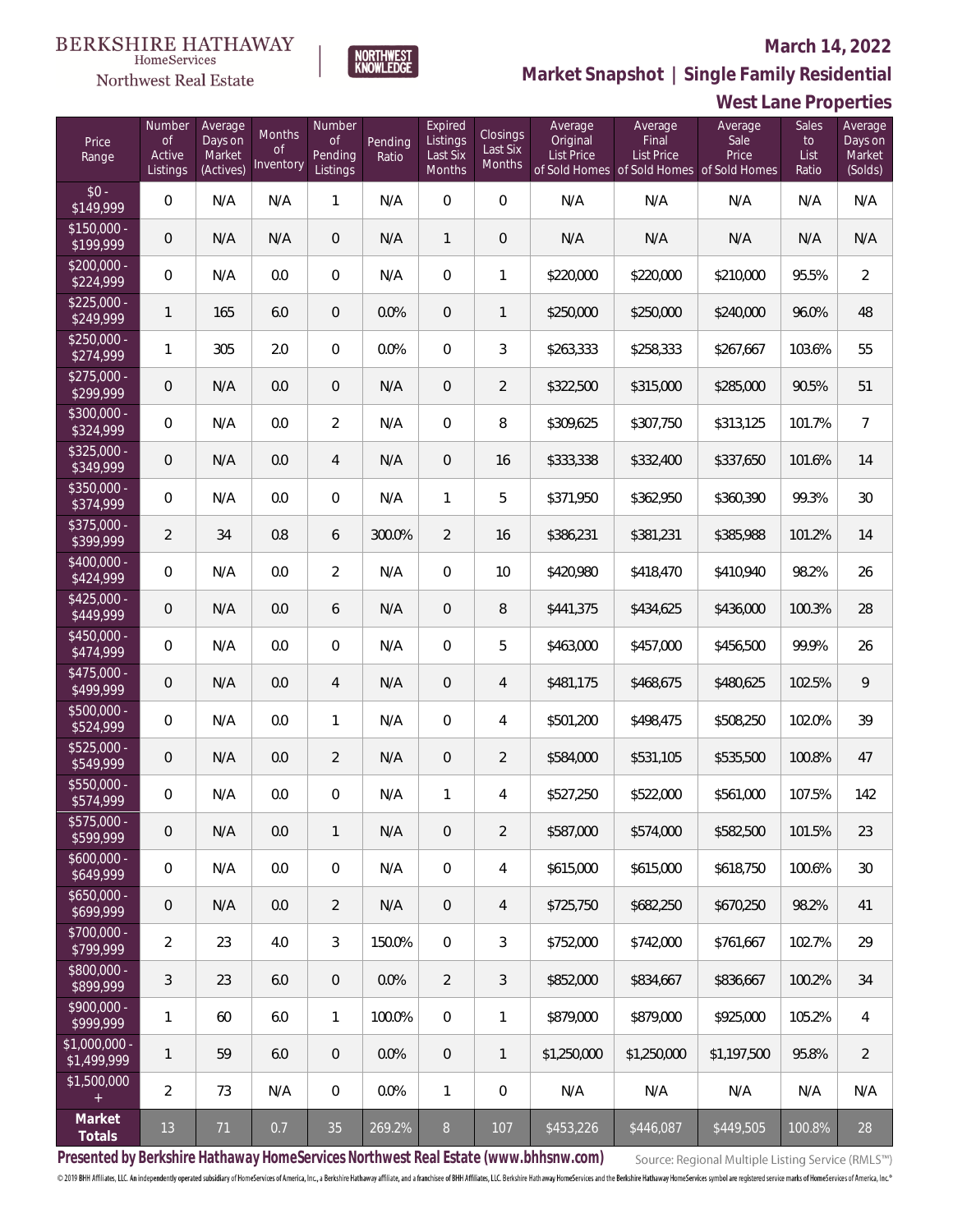# $\begin{array}{llll} \texttt{BERKSHIRE} \texttt{ HATHAWAY} \\ \texttt{\tiny HomeServices} \end{array}$

### Northwest Real Estate

#### **March 14, 2022**



|  | Junction City |  |
|--|---------------|--|
|  |               |  |

| Price<br>Range                | Number<br><b>of</b><br>Active<br>Listings | Average<br>Days on<br>Market<br>(Actives) | Months<br>of<br>Inventory | Number<br><b>of</b><br>Pending<br>Listings | Pending<br>Ratio | Expired<br>Listings<br>Last Six<br><b>Months</b> | Closings<br>Last Six<br>Months | Average<br>Original<br><b>List Price</b> | Average<br>Final<br><b>List Price</b><br>of Sold Homes of Sold Homes of Sold Homes | Average<br>Sale<br>Price | <b>Sales</b><br>to<br>List<br>Ratio | Average<br>Days on<br>Market<br>(Solds) |
|-------------------------------|-------------------------------------------|-------------------------------------------|---------------------------|--------------------------------------------|------------------|--------------------------------------------------|--------------------------------|------------------------------------------|------------------------------------------------------------------------------------|--------------------------|-------------------------------------|-----------------------------------------|
| $$0 -$<br>$\sqrt{$149,999}$   | $\overline{0}$                            | N/A                                       | N/A                       | $\overline{0}$                             | N/A              | $\overline{0}$                                   | $\overline{0}$                 | N/A                                      | N/A                                                                                | N/A                      | N/A                                 | N/A                                     |
| $$150,000 -$<br>\$199,999     | 0                                         | N/A                                       | N/A                       | $\overline{0}$                             | N/A              | $\overline{0}$                                   | $\mathbf 0$                    | N/A                                      | N/A                                                                                | N/A                      | N/A                                 | N/A                                     |
| $$200,000 -$<br>\$224,999     | 0                                         | N/A                                       | N/A                       | $\overline{0}$                             | N/A              | $\overline{0}$                                   | 0                              | N/A                                      | N/A                                                                                | N/A                      | N/A                                 | N/A                                     |
| $$225.000 -$<br>\$249,999     | 1                                         | 5                                         | N/A                       | $\mathbf{1}$                               | 100.0%           | $\mathbf{1}$                                     | $\mathbf 0$                    | N/A                                      | N/A                                                                                | N/A                      | N/A                                 | N/A                                     |
| $$250,000 -$<br>\$274,999     | 0                                         | N/A                                       | N/A                       | $\overline{0}$                             | N/A              | $\overline{0}$                                   | 0                              | N/A                                      | N/A                                                                                | N/A                      | N/A                                 | N/A                                     |
| $$275,000 -$<br>\$299,999     | 0                                         | N/A                                       | 0.0                       | $\mathbf{1}$                               | N/A              | $\overline{0}$                                   | 3                              | \$310,000                                | \$296,333                                                                          | \$293,000                | 98.9%                               | 84                                      |
| \$300,000 -<br>\$324,999      | 0                                         | N/A                                       | 0.0                       | $\overline{0}$                             | N/A              | $\overline{0}$                                   | 3                              | \$309,667                                | \$304,667                                                                          | \$311,000                | 102.1%                              | 25                                      |
| \$325,000 -<br>\$349,999      | 0                                         | N/A                                       | 0.0                       | $\mathbf{1}$                               | N/A              | $\overline{0}$                                   | 12                             | \$327,300                                | \$324,458                                                                          | \$334,075                | 103.0%                              | 15                                      |
| \$350,000 -<br>\$374,999      | 0                                         | N/A                                       | 0.0                       | $\mathbf{1}$                               | N/A              | $\mathbf{1}$                                     | 6                              | \$352,117                                | \$343,617                                                                          | \$357,650                | 104.1%                              | 27                                      |
| $$375,000 -$<br>\$399,999     | 0                                         | N/A                                       | 0.0                       | $\overline{0}$                             | N/A              | $\overline{0}$                                   | 9                              | \$389,867                                | \$384,856                                                                          | \$385,489                | 100.2%                              | 19                                      |
| \$400,000 -<br>\$424,999      | 0                                         | N/A                                       | 0.0                       | $\overline{0}$                             | N/A              | $\overline{0}$                                   | 6                              | \$407,133                                | \$399,883                                                                          | \$411,000                | 102.8%                              | 13                                      |
| $$425,000 -$<br>\$449,999     | 0                                         | N/A                                       | 0.0                       | $\overline{2}$                             | N/A              | $\overline{0}$                                   | 5                              | \$428,980                                | \$423,080                                                                          | \$432,000                | 102.1%                              | 16                                      |
| $$450,000 -$<br>\$474,999     | 0                                         | N/A                                       | 0.0                       | $\overline{2}$                             | N/A              | $\overline{0}$                                   | 4                              | \$481,000                                | \$463,500                                                                          | \$459,750                | 99.2%                               | 30                                      |
| \$475,000 -<br>\$499,999      | $\mathbf{1}$                              | 3                                         | 2.0                       | $\overline{2}$                             | 200.0%           | $\overline{0}$                                   | 3                              | \$482,633                                | \$479,300                                                                          | \$489,800                | 102.2%                              | 15                                      |
| \$500,000 -<br>\$524,999      | 0                                         | N/A                                       | 0.0                       | $\mathbf{1}$                               | N/A              | $\overline{0}$                                   | 3                              | \$541,000                                | \$517,667                                                                          | \$511,667                | 98.8%                               | 30                                      |
| \$525,000 -<br>\$549,999      | 0                                         | N/A                                       | 0.0                       | $\overline{2}$                             | N/A              | $\overline{2}$                                   | $\overline{2}$                 | \$526,500                                | \$526,500                                                                          | \$532,500                | 101.1%                              | 18                                      |
| \$550,000 -<br>\$574,999      | 0                                         | N/A                                       | 0.0                       | 0                                          | N/A              | 0                                                | 3                              | \$549,933                                | \$549,933                                                                          | \$561,633                | 102.1%                              | 10                                      |
| $$575,000 -$<br>\$599,999     | 0                                         | N/A                                       | 0.0                       | $\overline{2}$                             | N/A              | $\mathbf{1}$                                     | 1                              | \$600,000                                | \$585,000                                                                          | \$575,000                | 98.3%                               | 24                                      |
| $$600,000 -$<br>\$649,999     | 1                                         | 116                                       | 6.0                       | $\mathbf{1}$                               | 100.0%           | 0                                                | 1                              | \$669,000                                | \$600,000                                                                          | \$600,000                | 100.0%                              | 72                                      |
| $$650,000 -$<br>\$699,999     | $\mathbf 1$                               | 6                                         | 6.0                       | $\overline{0}$                             | 0.0%             | $\mathbf{1}$                                     | $\mathbf{1}$                   | \$660,000                                | \$660,000                                                                          | \$660,000                | 100.0%                              | 26                                      |
| $$700,000 -$<br>\$799,999     | $\boldsymbol{0}$                          | N/A                                       | 0.0                       | $\overline{2}$                             | N/A              | $\mathbb O$                                      | 1                              | \$865,000                                | \$799,900                                                                          | \$750,000                | 93.8%                               | 11                                      |
| \$800,000 -<br>\$899,999      | 0                                         | N/A                                       | 0.0                       | $\mathbf{1}$                               | N/A              | $\overline{0}$                                   | $\mathbf{1}$                   | \$895,000                                | \$895,000                                                                          | \$869,000                | 97.1%                               | 56                                      |
| $$900,000 -$<br>\$999,999     | $\overline{2}$                            | 125                                       | 6.0                       | $\overline{2}$                             | 100.0%           | $\mathbb O$                                      | $\overline{a}$                 | \$947,250                                | \$947,250                                                                          | \$952,750                | 100.6%                              | 40                                      |
| $$1,000,000$ -<br>\$1,499,999 | $\mathbf{1}$                              | 180                                       | 6.0                       | $\overline{0}$                             | 0.0%             | $\mathbf 0$                                      | $\mathbf{1}$                   | \$1,399,000                              | \$1,100,000                                                                        | \$1,050,000              | 95.5%                               | 145                                     |
| \$1,500,000<br>$\pm$          | 3                                         | 138                                       | 9.0                       | $\mathbf 0$                                | 0.0%             | $\mathbb O$                                      | $\overline{2}$                 | \$2,422,000                              | \$2,422,000                                                                        | \$2,420,000              | 99.9%                               | 132                                     |
| Market<br>Totals              | $10\,$                                    | 98                                        | 0.9                       | 21                                         | 210.0%           | $\mathfrak{b}$                                   | 69                             | \$514,783                                | \$502,358                                                                          | \$505,870                | 100.7%                              | 29                                      |

NORTHWEST<br>KNOWLFDGF

**Presented by Berkshire Hathaway HomeServices Northwest Real Estate (www.bhhsnw.com)**

Source: Regional Multiple Listing Service (RMLS™)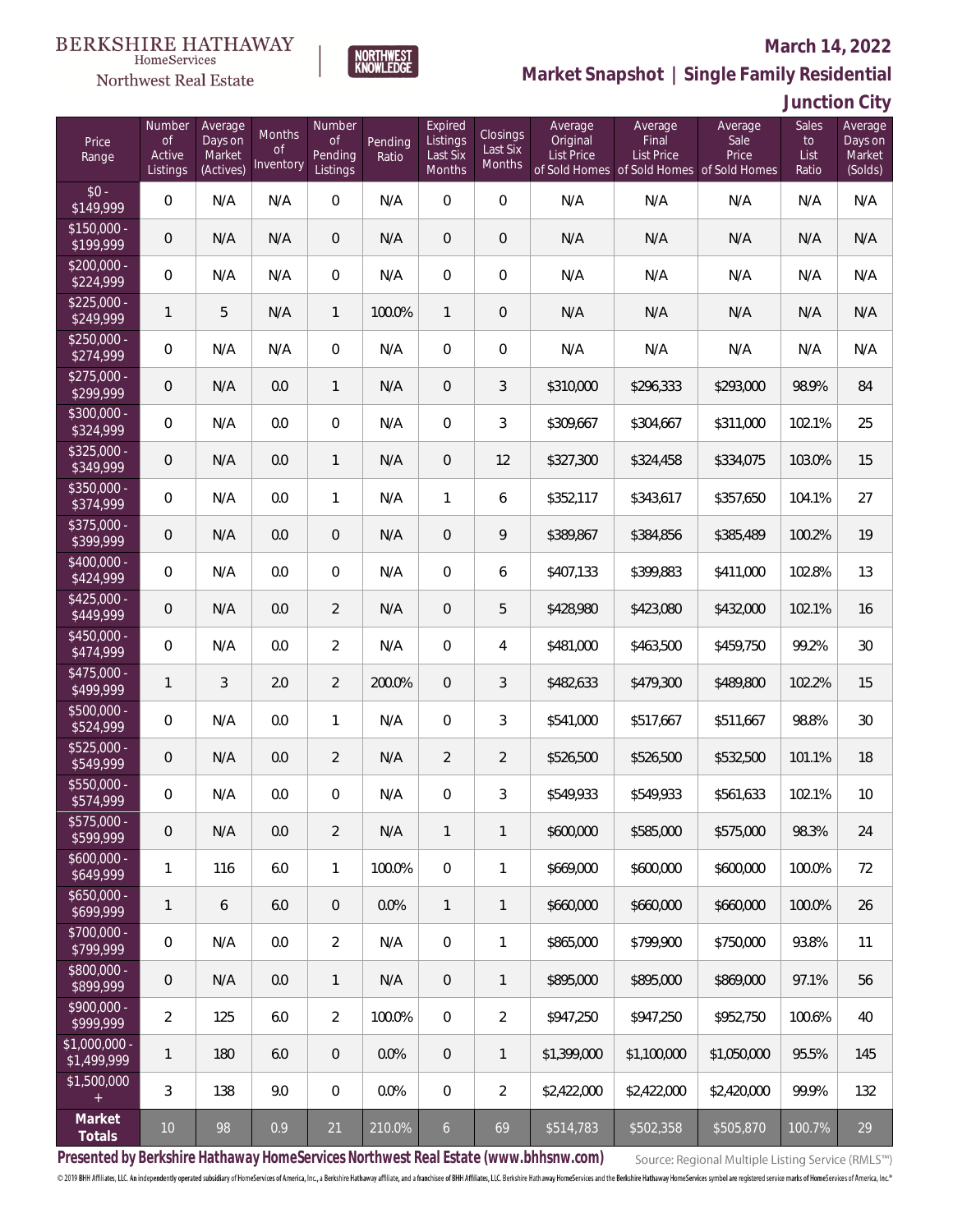# $\begin{matrix} \texttt{BERKSHIRE\ HATHAWAY}\footnotesize\texttt{Hom}\texttt{S} \texttt{e} \texttt{V} \texttt{R} \texttt{G} \texttt{P} \texttt{G} \texttt{P} \texttt{G} \texttt{P} \texttt{G} \texttt{P} \texttt{G} \texttt{P} \texttt{G} \texttt{P} \texttt{G} \texttt{P} \texttt{G} \texttt{P} \texttt{G} \texttt{P} \texttt{G} \texttt{P} \texttt{G} \texttt{P} \texttt{G} \texttt{P} \texttt{G} \texttt{P} \texttt{G} \texttt{P} \$



### **March 14, 2022**

**Market Snapshot | Single Family Residential**

**Coburg 1 - 5**

| Price<br>Range               | Number<br><b>of</b><br>Active<br>Listings | Average<br>Days on<br>Market<br>(Actives) | Months<br><b>of</b><br>Inventory | Number<br><b>of</b><br>Pending<br>Listings | Pending<br>Ratio | Expired<br>Listings<br>Last Six<br>Months | Closings<br>Last Six<br>Months | Average<br>Original<br><b>List Price</b> | Average<br>Final<br>List Price<br>of Sold Homes of Sold Homes of Sold Homes | Average<br>Sale<br>Price | Sales<br>to<br>List<br>Ratio | Average<br>Days on<br>Market<br>(Solds) |
|------------------------------|-------------------------------------------|-------------------------------------------|----------------------------------|--------------------------------------------|------------------|-------------------------------------------|--------------------------------|------------------------------------------|-----------------------------------------------------------------------------|--------------------------|------------------------------|-----------------------------------------|
| $$0 -$<br>\$149,999          | $\mathbf{0}$                              | N/A                                       | N/A                              | $\overline{0}$                             | N/A              | $\overline{0}$                            | $\overline{0}$                 | N/A                                      | N/A                                                                         | N/A                      | N/A                          | N/A                                     |
| $$150,000 -$<br>\$199,999    | $\mathbf 0$                               | N/A                                       | N/A                              | $\overline{0}$                             | N/A              | $\overline{0}$                            | $\mathbf 0$                    | N/A                                      | N/A                                                                         | N/A                      | N/A                          | N/A                                     |
| \$200,000 -<br>\$224,999     | 0                                         | N/A                                       | N/A                              | $\overline{0}$                             | N/A              | $\overline{0}$                            | 0                              | N/A                                      | N/A                                                                         | N/A                      | N/A                          | N/A                                     |
| $$225,000 -$<br>\$249,999    | $\mathbf 0$                               | N/A                                       | N/A                              | $\overline{0}$                             | N/A              | $\overline{0}$                            | $\mathbf 0$                    | N/A                                      | N/A                                                                         | N/A                      | N/A                          | N/A                                     |
| \$250,000 -<br>\$274,999     | $\overline{0}$                            | N/A                                       | N/A                              | $\overline{0}$                             | N/A              | $\overline{0}$                            | $\boldsymbol{0}$               | N/A                                      | N/A                                                                         | N/A                      | N/A                          | N/A                                     |
| $$275,000 -$<br>\$299,999    | $\mathbf 0$                               | N/A                                       | 0.0                              | $\overline{0}$                             | N/A              | $\overline{0}$                            | $\mathbf{1}$                   | \$325,000                                | \$325,000                                                                   | \$295,000                | 90.8%                        | 36                                      |
| \$300,000 -<br>\$324,999     | $\overline{0}$                            | N/A                                       | N/A                              | $\overline{0}$                             | N/A              | $\overline{0}$                            | $\overline{0}$                 | N/A                                      | N/A                                                                         | N/A                      | N/A                          | N/A                                     |
| \$325,000 -<br>\$349,999     | $\mathbf 0$                               | N/A                                       | N/A                              | $\overline{0}$                             | N/A              | 0                                         | $\mathbf 0$                    | N/A                                      | N/A                                                                         | N/A                      | N/A                          | N/A                                     |
| \$350,000 -<br>\$374,999     | $\overline{0}$                            | N/A                                       | 0.0                              | $\overline{0}$                             | N/A              | $\overline{0}$                            | $\mathbf{1}$                   | \$374,900                                | \$374,900                                                                   | \$362,500                | 96.7%                        | 15                                      |
| \$375,000 -<br>\$399,999     | $\mathbf 0$                               | N/A                                       | 0.0                              | $\overline{0}$                             | N/A              | 0                                         | $\overline{2}$                 | \$386,350                                | \$380,000                                                                   | \$380,000                | 100.0%                       | 18                                      |
| $$400,000 -$<br>\$424,999    | $\overline{0}$                            | N/A                                       | 0.0                              | $\overline{0}$                             | N/A              | $\overline{0}$                            | $\mathbf{1}$                   | \$400.000                                | \$400,000                                                                   | \$400,000                | 100.0%                       | $\overline{0}$                          |
| $$425,000 -$<br>\$449,999    | $\mathbf 0$                               | N/A                                       | N/A                              | $\overline{0}$                             | N/A              | $\overline{0}$                            | $\mathbf 0$                    | N/A                                      | N/A                                                                         | N/A                      | N/A                          | N/A                                     |
| \$450,000 -<br>\$474,999     | $\overline{0}$                            | N/A                                       | 0.0                              | $\overline{0}$                             | N/A              | $\overline{0}$                            | 1                              | \$429,000                                | \$429,000                                                                   | \$451,000                | 105.1%                       | 6                                       |
| \$475,000 -<br>\$499,999     | $\mathbf 0$                               | N/A                                       | 0.0                              | $\overline{0}$                             | N/A              | $\overline{0}$                            | $\mathbf{1}$                   | \$475,000                                | \$475,000                                                                   | \$475,000                | 100.0%                       | 8                                       |
| \$500,000 -<br>\$524,999     | $\mathbf{0}$                              | N/A                                       | 0.0                              | $\overline{0}$                             | N/A              | $\overline{0}$                            | $\mathbf{1}$                   | \$475,000                                | \$475,000                                                                   | \$508,000                | 106.9%                       | 18                                      |
| \$525,000 -<br>\$549,999     | $\mathbf 0$                               | N/A                                       | N/A                              | $\mathbf{1}$                               | N/A              | $\overline{0}$                            | $\mathbf 0$                    | N/A                                      | N/A                                                                         | N/A                      | N/A                          | N/A                                     |
| \$550,000 -<br>\$574,999     | 1                                         | 87                                        | 3.0                              | 0                                          | 0.0%             | 0                                         | $\overline{2}$                 | \$549,500                                | \$549,500                                                                   | \$552,500                | 100.5%                       | 13                                      |
| \$575,000 -<br>\$599,999     | $\mathbf 0$                               | N/A                                       | 0.0                              | $\mathbf{1}$                               | N/A              | $\overline{0}$                            | $\overline{2}$                 | \$574,500                                | \$574,500                                                                   | \$580,000                | 101.0%                       | 5                                       |
| $$600,000 -$<br>\$649,999    | $\mathbf 0$                               | N/A                                       | 0.0                              | $\mathbf 0$                                | N/A              | $\mathbb O$                               | 1                              | \$699,000                                | \$629,000                                                                   | \$617,500                | 98.2%                        | 170                                     |
| $$650,000 -$<br>\$699,999    | $\mathbf 0$                               | N/A                                       | 0.0                              | $\mathbf{1}$                               | N/A              | $\overline{0}$                            | 1                              | \$775,000                                | \$699,000                                                                   | \$699,000                | 100.0%                       | 40                                      |
| \$700,000 -<br>\$799,999     | $\,0\,$                                   | N/A                                       | 0.0                              | $\mathbf 0$                                | N/A              | $\mathbb O$                               | 4                              | \$759,750                                | \$759,750                                                                   | \$751,300                | 98.9%                        | 3                                       |
| \$800,000 -<br>\$899,999     | $\boldsymbol{0}$                          | N/A                                       | 0.0                              | $\mathbf 0$                                | N/A              | $\mathbf 0$                               | 3                              | \$858,000                                | \$833,000                                                                   | \$824,333                | 99.0%                        | 90                                      |
| \$900,000 -<br>\$999,999     | $\mathbf 0$                               | N/A                                       | 0.0                              | $\mathbf 0$                                | N/A              | $\mathbb O$                               | 1                              | \$995,000                                | \$995,000                                                                   | \$995,000                | 100.0%                       | 8                                       |
| \$1,000,000 -<br>\$1,499,999 | $\mathbf 0$                               | N/A                                       | 0.0                              | $\overline{0}$                             | N/A              | 1                                         | $\mathbf{1}$                   | \$1,400,000                              | \$1,400,000                                                                 | \$1,350,000              | 96.4%                        | 42                                      |
| \$1,500,000<br>$^{+}$        | $\overline{2}$                            | 114                                       | 4.0                              | $\mathbf 0$                                | 0.0%             | $\mathbb O$                               | 3                              | \$2,781,667                              | \$2,781,667                                                                 | \$2,610,833              | 93.9%                        | 42                                      |
| Market<br>Totals             | $\mathfrak{Z}$                            | 105                                       | 0.7                              | $\mathfrak{Z}$                             | 100.0%           | $\mathbf{1}$                              | 26                             | \$897,177                                | \$888,188                                                                   | \$864,950                | 97.4%                        | 32                                      |

NORTHWEST<br>KNOWLFDGF

**Presented by Berkshire Hathaway HomeServices Northwest Real Estate (www.bhhsnw.com)**

Source: Regional Multiple Listing Service (RMLS™)